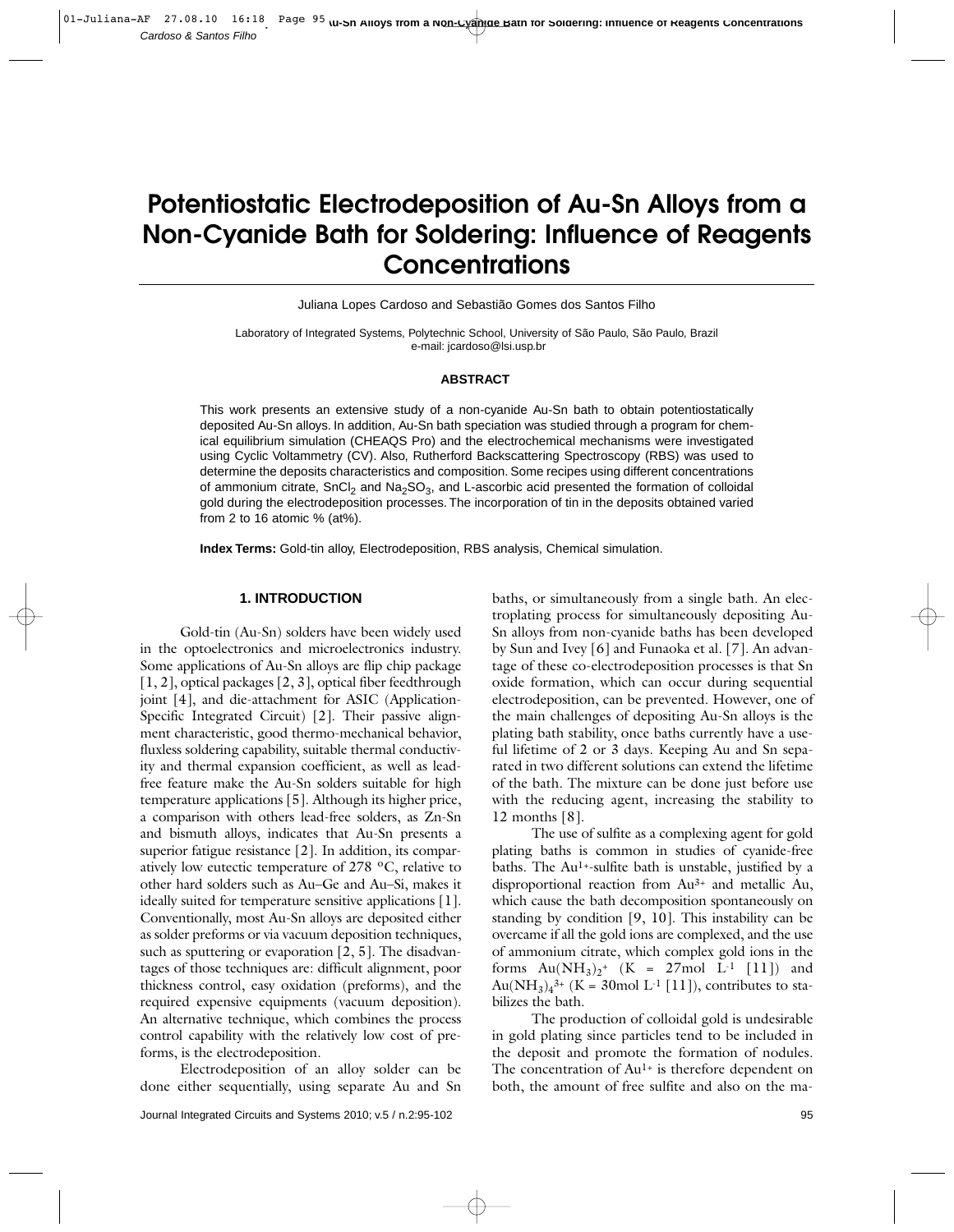gnitude of the stability constant of  $Au<sup>1+</sup>$ , and tends to increase as the pH is lowered [9].

The addition of sulfite in a gold solution also reduces the deposit thickness and roughness. It occurs because the deposition of a metal from a complexed ion requires more energy to promote the nucleation of the film [12].

Others additives are usually found in electrodeposition baths to increase the bath stability or improve some deposits characteristics. The L-ascorbic acid used in Au-Sn baths prevents Sn hydrolysis [6], and it also acts as reducing agent of Au [13]. Ammonium citrate is used to prevent Au hydrolysis [6], as buffer [6] and as complexing agent of Sn and Au [11, 14].

The tin deposition from Sn<sup>2+</sup> salt occurs from acid baths. The deposition of tin from a chloride-only solution results in non-uniform deposits with poor adherence. The addition of organic additives improves the deposit quality, but is usually difficult to control its reproducibility. However, the addition of only ammonium citrate to the stannous chloride bath complexes the Sn2+ and results in flat, uniform and with good adherence deposits [15].

The gold-tin alloy deposition is possible, although the redox potentials are different, because of diminishing of the Au deposition potential, by the gold complex, to a value close to the Sn. Accordingly, the composition of the alloy is dependent on the applied potential. The study of the gold-tin bath is going to define the potentials and the compositions of the alloy.

In this paper, we present the study of a noncyanide Au-Sn bath with good stability to obtain potentiostatically deposited Au-Sn alloys. In addition, Au-Sn bath speciation was also investigated through a program for chemical equilibrium simulation (CHEAQS Pro) and the electrochemical reactions were obtained with the aid of Cyclic Voltammetry (CV). Also, Rutherford Backscattering Spectroscopy (RBS) was used to determine the deposits composition and thickness with SIMNRA 6.04 [16].

# **2. Au-Sn BATH SPECIATION SIMULATION**

In this analysis, the equilibrium activities of gold and tin complexes were calculated using the CHEAQS Pro 2008.1 [17]. This is a general-purpose program for solving chemical equilibria in aqueous solution. The stability constants for the bath parts were included in its library to perform the calculations. These stability constants were adopted from the literature [9, 11, 13, 14, 16-19] and the simulation results, as well as cyclic voltammetry, were used to establish the possible electrochemical reaction.

From bath speciation simulation, activity of each ion in solution was obtained. Activity defines the

availability of an ion as its concentration multiplied by the activity coefficient [20] and can be explained taking into account that the ions present in an electrolytic solution interact with each other, and this interaction changes the availability of the ions to participate in a given electrochemical reaction. From this point of view, the bath concentrations of the ions do not reflect the real reactivity of them. Based on the obtained activity, oxidation and reduction potentials were obtained with the aid of the Nernst equation [20] in order to compare to the values as extracted from cyclic voltammetry (CV).

# **3. EXPERIMENTAL DETAILS**

Solutions were prepared from chemicals of analytical grade or better, and Milli-Q deionized water  $(18.2 \text{ M}\Omega \text{ cm})$ , using potassium tetrachloroaurate (III)  $(KAuCl<sub>4</sub>)$ , sodium sulfite anhydrous  $(Na<sub>2</sub>SO<sub>3</sub>)$ , ammonium citrate  $((NH_4)_2HC_6H_5O_7)$ , L-ascorbic acid  $(H_2C_6H_6O_6)$ , and stannous chloride (SnCl<sub>2</sub> . 2 H<sub>2</sub>O). All solutions were fresh, and agitated using a stirrer.

The  $\text{Na}_2\text{SO}_3$ , added to the KAuCl<sub>4</sub> bath, complexes  $Au^{3+}$  ions, and reduces it to  $Au^{1+}$  by forming AuSO<sub>3</sub><sup>-</sup> (K = 12.3mol L<sup>-1</sup> [9]) and Au(SO<sub>3</sub>)<sub>2</sub><sup>3-</sup> (K = 26.8mol  $L^1$  [9]) species, and changes the bath color from yellow to colorless . The formation of the complexes is guaranteed by adding the reagents in the following sequence: gold solution ( $KAuCl<sub>4</sub>$ ,  $Na<sub>2</sub>SO<sub>3</sub>$  and L-ascorbic acid), tin solution (ammonium citrate,  $SnCl<sub>2</sub>$ ), then, these two solutions were mixed.

The pH was measured using pH tapes. All the experiments were performed at room temperature  $(25^{\circ}C \pm 2^{\circ}C).$ 

The working electrode (or cathode) employed in the electrodepositions was a metalized Si wafers with evaporated Ti and Au layers, 17.5 and 122.8 nm thick, respectively. Ti was deposited in order to promote Au adherence onto Si and Au was used as starting surface due to its high electrochemical oxidation potential (E<sup>0</sup>  $> 1000$  mV<sub>SHE</sub>, the standard hydrogen electrode), which prevents the bath contamination with foreign materials when inserted in the bath. The area of the electrode exposed to the solution was 1x1 cm2, delimited with an insulate tape (Scotch, 3M).

Electrochemical studies and film deposition were made using a potentiostat (PGSTAT302N, Autolab) in the three-electrode configuration. The reference electrode was a silver-silver chloride electrode (Ag/AgCl,  $E = 0.210 V<sub>SHE</sub>$ ). The cyclic voltammetry was recorded using a Pt planar electrode from BAS as working electrode.

Potential ranged during the cyclic voltammetry from 200 to –1000 mV<sub>Ag/AgCl</sub>, cycled at 50 mV s<sup>-1</sup>. The electrodeposition processes were limited in 30 min, during constant agitation.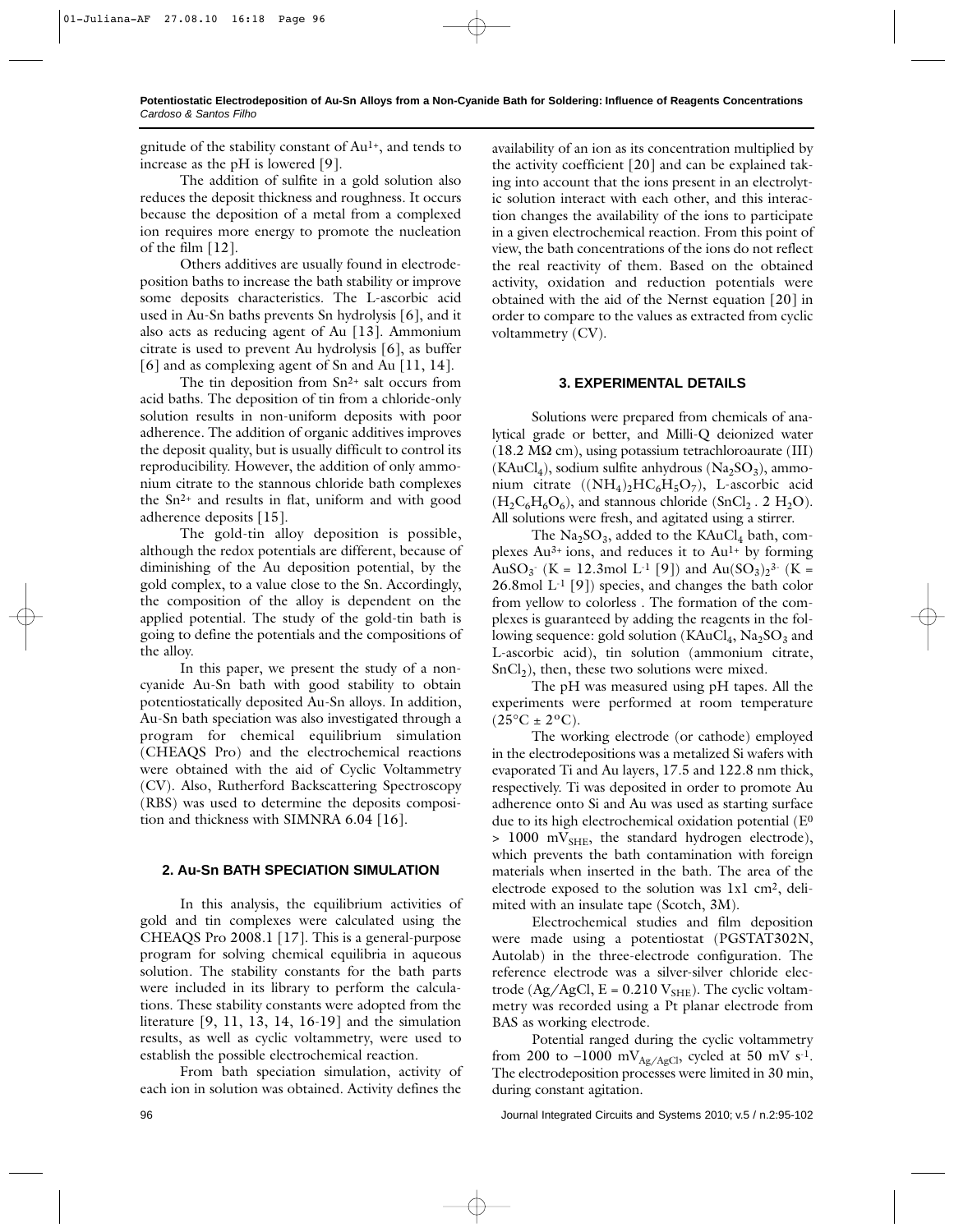This study included baths with different concentration of ammonium citrate (200, 150, 100, 50 g  $L^{-1}$ ), L-ascorbic acid (30, 15, 7.5, 3.75 g L<sup>-1</sup>), SnCl<sub>2</sub> (2.5, 5, 10, 20 g L<sup>-1</sup>), and Na<sub>2</sub>SO<sub>3</sub> (120, 90, 60, 30g L<sup>-1</sup>). Potentiostatic electrodepositions were performed at  $-400, -500, -600,$  and  $-700$  mV<sub>Ag/AgCl</sub>.

The simulations of RBS spectra considered the initial thicknesses of silicon, titanium, and gold from the working electrode.

## **4. RESULTS AND DISCUSSION**

The pH of the gold-tin baths was around 5.0 and remained at this value due the high concentration of ammonium citrate. The pH of the  $KAuCl<sub>4</sub>$ -only solution was 3.0. If  $\text{Na}_2\text{SO}_3$  is added to the KAuCl<sub>4</sub> solution, pH was increased to around 9.0 and, by adding L-ascorbic acid to the  $KAuCl<sub>4</sub>-Na<sub>2</sub>SO<sub>3</sub>$  solutions, pH was about 7.0. Also for  $SnCl<sub>2</sub>$ -only solution, pH was around 2.0. As a result, it is possible to infer that the  $KAuCl<sub>4</sub>-Na<sub>2</sub>SO<sub>3</sub>$  solution presented higher pH due to sulfide, which produces a weakly OHspecies in water medium (hydrolysis).

#### *A. Cyclic Voltammetry and Simulation*

Figure 1 shows the cyclic voltammogram of a typical Au-Sn bath, a bath containing  $KAuCl_4$  (5 g L<sup>-1</sup>),  $S_nCl_2$  (5 g L<sup>-1</sup>), ammonium citrate (200 g L<sup>-1</sup>), sodium sulfite (60 g L<sup>-1</sup>), and L-ascorbic acid (15 g L<sup>-1</sup>), at 50 mV s<sup>-1</sup> and using Pt working electrode. It was noteworthy that the reduction peak corresponds to both depositions of gold and tin, indicated by an arrow labeled cathodic peak (centered at  $-700$  mV<sub>Ag/AgCl</sub>, with start at –450 m $\rm V_{Ag/AgCl}$ ). The reduction potential for Au<sup>1+</sup> (simulated activity of  $3.974\ 10^{-27}$  mol L<sup>-1</sup>), cal-



Figure 1. Cyclic voltammogram from a bath containing KAuCl<sub>4</sub> (5 g L<sup>-1</sup>), SnCl<sub>2</sub> (5g L<sup>-1</sup>), ammonium citrate (200 g L<sup>-1</sup>), sodium sulfite (60 g L<sup>-1</sup>), and L-ascorbic acid (15 g L<sup>-1</sup>), at 50 mV s<sup>-1</sup>, and using Pt working electrode.

Journal Integrated Circuits and Systems 2010; v.5 / n.2:95-102 97

culated through Nernst equations for  $AuCl_2$ <sup>-</sup> (E<sup>0</sup> = 1150 m $V<sub>NHE</sub>$ ) was –460 m $V<sub>Ag/AgCl</sub>$ , which is very close to the reduction start point obtained from CV. The complexation with sulfite and ammonium changes extends the reduction in a large negative range from –450 to –900 mV<sub>Ag/AgCl</sub>, centered at –700 mV<sub>Ag/AgCl</sub> [21]. In addition, the reduction of Sn<sup>2+</sup> occurs at a potential close to that of Au<sup>1+</sup>. Using Nernst equation, the reduction potential was  $-407$  mV<sub>Ag/AgCl</sub> for Sn<sup>2+</sup> (simulated activity of 9.795 10<sup>-3</sup> mol  $L^{1}$ ) with E<sup>0</sup> of  $-137.5$  mV<sub>NHE</sub>. As the Sn<sup>2+</sup> is also complexed (in the form  $Sn(C_6H_5O_7)$ , K = 7.65mol L<sup>-1</sup> [14]), its reduction potential possibly follow the same behavior of Au1+.

The oxidation peak can be observed centered at  $-128$  mV<sub>Ag/AgCl</sub> arrow labeled anodic peak, probably due to the oxidation of L-ascorbic acid.

The changes occurred at the electrode surface during oxidation moved the reduction peak slightly to a higher potential at the second cycle (from –700 to –680 m $V_{Ag/AgCl}$ ). The electrode surface became dark gray, corresponding to the deposition of gold-tin alloy. Reduction of hydrogen was verified to occur for potentials higher than  $-870$  mV<sub>Ag/AgCl</sub> in the voltammogram, but no visible bubbles formation was observed.

During the cyclic voltammetry, it was also observed the formation of a brown powder at the electrode surface. This powder, known as a colloidal gold [13, 22, 23], occurred because of the reduction of gold close to the electrode surface, but not close enough to be incorporated in the electrodeposited film. The exchange current rate was possibly sufficiently high that the reduced gold was not incorporated in the film. A similar phenomenon was observed in literature [24]. The observed color corroborates that the composition of the powder may be mainly gold. The colloidal formation should be prevented during the electrodeposition processes, in order to avoid the lost of material, bath degradation, and the incorporation of reduced gold at the film, degrading its density and homogeneity.

A new bath was prepared, removing the  $SnCl<sub>2</sub>$ , and a cyclic voltammetry was done to confirm if the colloidal formation occurred because of the gold. Again, it was observed the colloidal formation.

The simulation of ionic Au species in the goldtin bath suggests that precipitation of gold may occur spontaneously in bath, for all concentrations studied, as showed in figure 2. This fact can be explained as follows: the addition of ammonium citrate or ascorbic acid to the bath increase the activity of  $Au(NH_3)_2^*$ , due to the disproportion in  $NH<sub>3</sub>-Au<sup>1+</sup>$  equilibrium. Similarly,  $AuCl_2^-$  activity is increased with the addition of  $SnCl<sub>2</sub>$ , and all Au species have their activity increased (not shown). On the other hand, addition of  $\text{Na}_2\text{SO}_3$  induced a decrease of all Au species activi-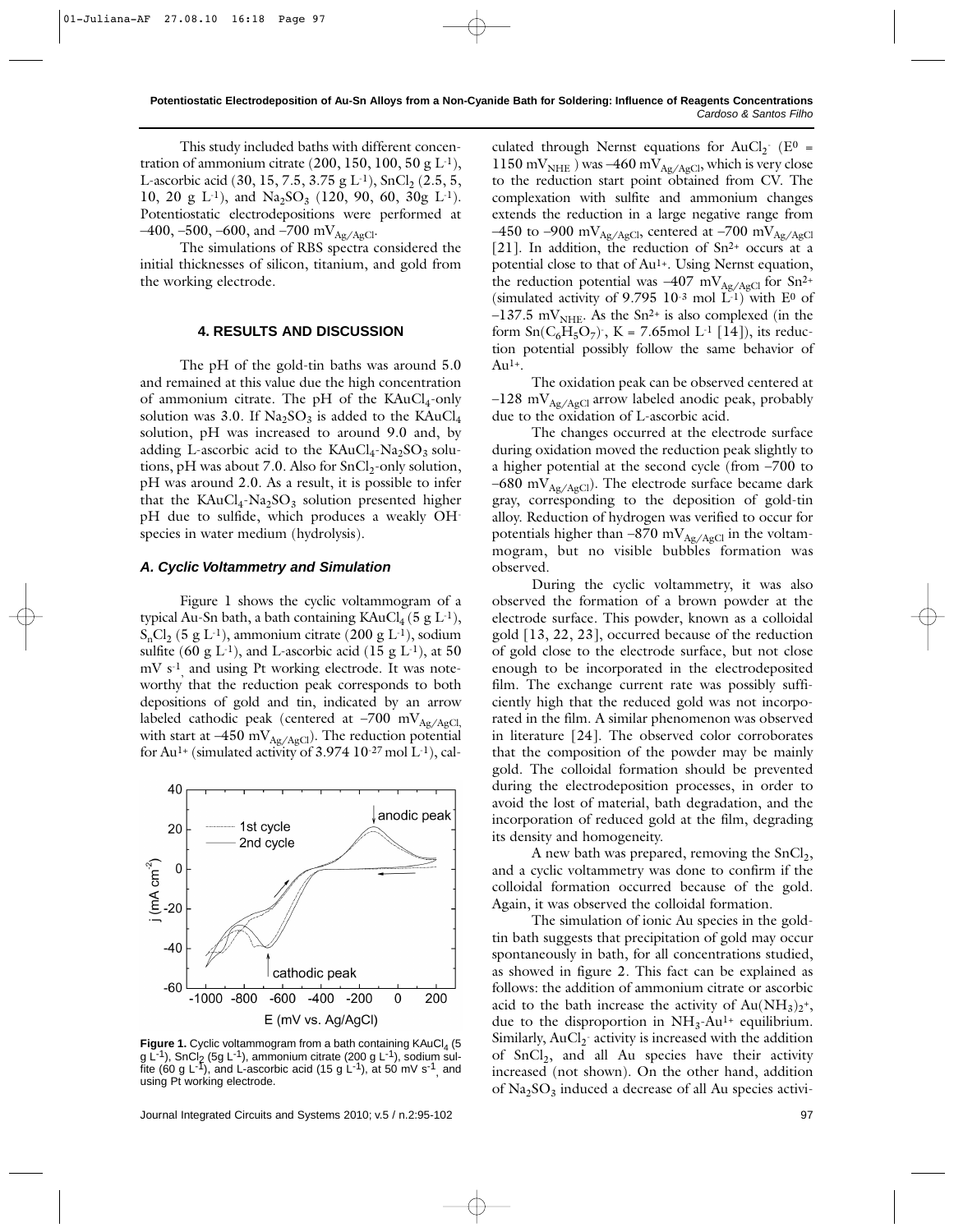

**Figure 2.** Simulations of Au species in Au-Sn baths, changing concentration of (a) ammonium citrate (50 to 200 g L<sup>-1</sup>), (b) L-ascorbic acid (3.8 to 30 g L<sup>-1</sup>), (c) SnCl<sub>2</sub> (2.5 to 20 g L<sup>-1</sup>), and (d) Na<sub>2</sub>SO<sub>3</sub> (30 to 120 g L<sup>-1</sup>), using CHEAQS Pro.

ties, due to the disproportion in  $Au<sup>1+</sup>$  complexes equilibrium, which favors the reduction of Au species.

All the thickness and percentage of tin obtained are shown at table I.

Figure 4 shows the influence of ammonium citrate concentration in the gold-tin alloy deposited dur-

The simulation of ionic Sn species in the goldtin bath, showed in figure 3, indicated that the predominant species in the Au-Sn bath are SnCl-, Sn2+ and  $SnCl<sub>2(aq)</sub>$ . The increase in ammonium citrate concentration increases the relative activity of these Sn species, while slight increase can be observed with the increase of L-ascorbic concentration. The increase of the  $SnCl<sub>2</sub>$  concentration, however, decrease the relative amount of SnCl+ and Sn2+, and increase activity of  $SnCl<sub>2(aq)</sub>$  more than the others reagents. Finally, the increase of the  $Na<sub>2</sub>SO<sub>3</sub>$  concentration presents an opposite action compared to the increase of the SnCl<sub>2</sub> concentration, increasing the activity of SnCl+ and  $Sn^{2+}$  and decreasing the activity of  $SnCl_{2(aq)}$ .

## *B. RBS Study of Deposits' Composition*

Potentiostatic electrodepositions were carried out based on the cyclic voltammetry. As shown, it was identified the contribution of each reagent of the bath to the deposit characteristics. The potential suitable for potentiostatic electrodeposition was defined considering the middle point between the minimum and maximum value of current achieved in the cyclic voltammogram of the corresponding solution during reduction ( $-500$  mV $_{Ag/AgCl}$ ).

ing 30 min. Maximum areal concentration (see table I) was achieved when the concentration of ammonium citrate was  $150 \text{ g L}^{-1}$ , and the maximum tin atomic percentage was achieved for  $100 \text{ g L}^{-1}$ . The lower concentration of ammonium citrate  $(50 \text{ g L}^{-1})$  reduces both the thickness and the relative amount of tin in the alloy, as indicated. The colloidal formation was only observed for 200 g L-1 of ammonium citrate. The addition of ammonium citrate is important as a buffer agent, and also due to the formation of complex Au<sup>1+</sup> with ammonium, which decreases its exchange current  $(i_0)$ , and produces deposits thinner and less rough, as inferred from RBS in figure 4. However, the citrate presence presents an unwanted effect if the concentration is high. The contribution of citrate in the formation of colloidal gold was already identified [23], and it seems to occur for concentration over 150 g L-1.

Figure 5 shows the influence of L-ascorbic acid concentration in the gold-tin alloy deposited during 30 min. Maximum areal concentration and atomic percentage (see table I) of tin were achieved when the concentration of L-ascorbic acid was  $3.8 \text{ g L}^{-1}$ , however the deposit presented a non-uniform interface between the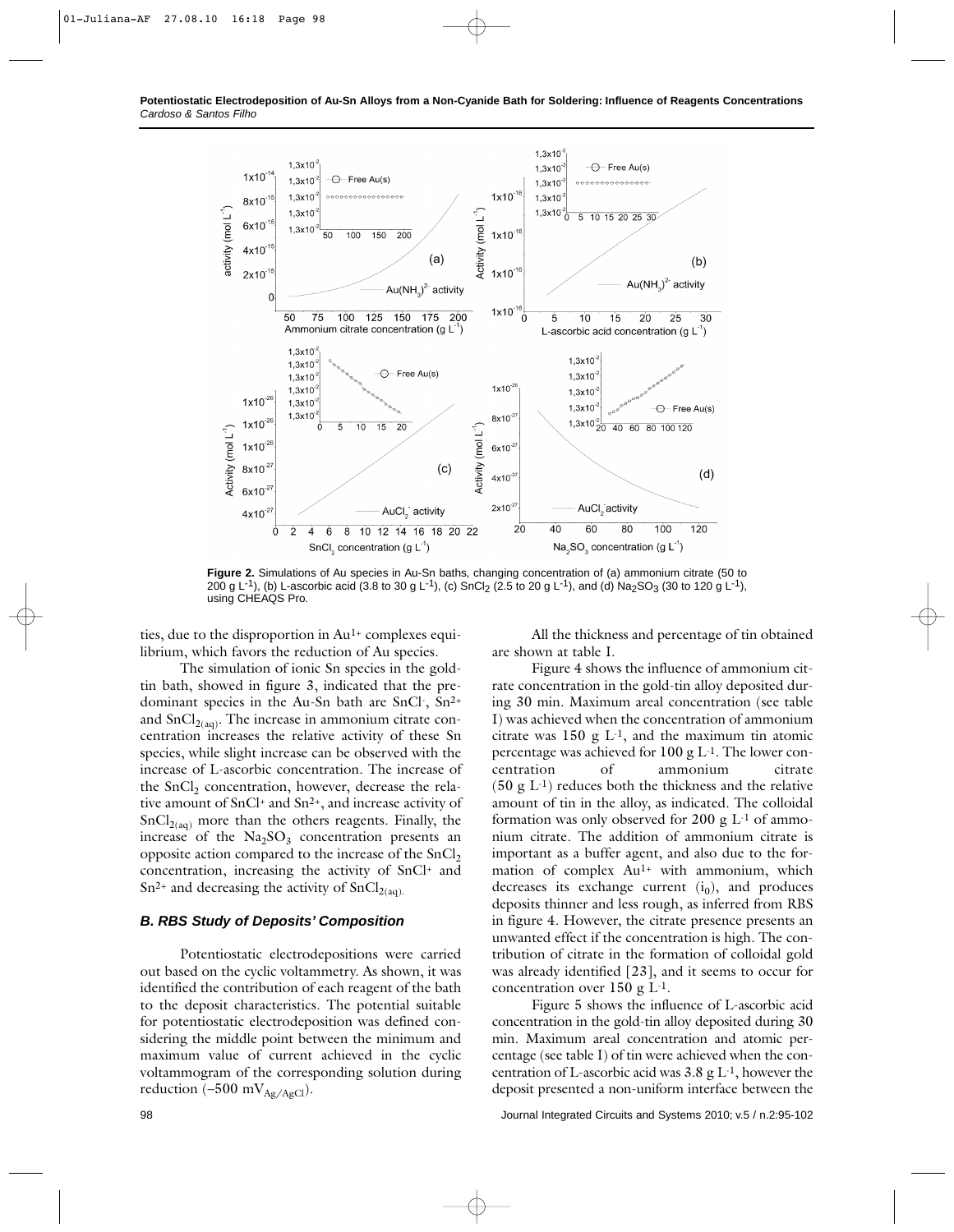

**Figure 3.** Simulations of Sn species in Au-Sn baths, changing concentration of (a) ammonium citrate (50 to 200 g L<sup>-1</sup>), (b) L-ascorbic acid (3.8 to 30 g L<sup>-1</sup>), (c) SnCl<sub>2</sub> (2.5 to 20 g L<sup>-1</sup>), and (d) Na<sub>2</sub>SO<sub>3</sub> (30 to 120 g L<sup>-1</sup>), using CHEAQS Pro.

deposit and the electrode that can be seen in the RBS profile, indicated by the arrow labeled deposit alectrode interface. The increase of the L-ascorbic acid concentration decreases this effect, and also the thickness and atomic percentage of tin. The presence of L-ascorbic acid in this solution decreases the reduction of hydrogen, due to the ascorbate strong adsorbition on the electrode surface [25]. The non-uniform interface at low concentration seems to be because of the less adsorption of the ascorbate at the electrode surface.

Another evaluated parameter was the influence of the concentration of the  $SnCl<sub>2</sub>$  in the bath and the tin amount in the alloy. The results are presented in figure 6. No colloidal formation was observed for concentrations above  $10 \text{ g L}$ <sup>1</sup>. From the speciation simulations, the increase of  $SnCl<sub>2</sub>$  concentration increases the presence of Cl- in the bath, which complex the Au1+ and prevents the formation of colloidal Au. The increase of  $SnCl<sub>2</sub>$  concentration in the bath slightly increases the concentration of tin in the deposit. At 2.5  $g L<sup>-1</sup>$  of SnCl<sub>2</sub>, the deposit-electrode interface also presents a non-uniform interface. The non-uniform interface at low concentration seems to be due to the less adsorption of the chloride at the electrode surface [26].

Following,  $Na<sub>2</sub>SO<sub>3</sub>$  was evaluated to identify the influence of its concentration in the bath, and the results are presented in figure 7. No colloidal formation was observed for concentrations of 30, 90 and 120 g  $L<sup>1</sup>$ . Also, from the speciation simulation, higher values of  $Na<sub>2</sub>SO<sub>3</sub>$  (90 and 120 g L<sup>-1</sup>) increased the presence of

 $SO_3^2$  in the bath, which complex the  $Au^{1+}$  and prevent the formation of colloidal Au, similarly as Cl-. In contrast, the lower concentration (30 g  $L^{-1}$ ) do not present a clear effect responsible of avoiding colloidal Au formation. In

**TABLE I.** Areal concentration and relative concentration of tin related to the ammonium citrate, L-ascorbic acid,  $SnCl<sub>2</sub>$ , Na<sub>2</sub>SO<sub>3</sub> concentrations, and potential of deposition.

|                                 | Concentration           | Areal                                                       | at.% Sn            | Colloidal                |
|---------------------------------|-------------------------|-------------------------------------------------------------|--------------------|--------------------------|
|                                 | $(g L^{-1})$            | $(10^{15}$ at . cm <sup>-2</sup> )                          | at. % Sn           | Au                       |
| Ammonium<br>citrate             | 50<br>100<br>150<br>200 | 515<br>1710<br>2050<br>920                                  | 1<br>12<br>8<br>8  | No<br>No<br>No<br>Yes    |
| L-ascorbic<br>acid              | 3.8<br>7.6<br>15<br>30  | 2600<br>2110<br>920<br>1580                                 | 16<br>11<br>8<br>5 | Yes<br>Yes<br>Yes<br>Yes |
| SnCl <sub>2</sub>               | 2.5                     | 1490                                                        | 10                 | Yes                      |
|                                 | 5                       | 920                                                         | 8                  | Yes                      |
|                                 | 10                      | 3780                                                        | 11                 | No                       |
|                                 | 20                      | 2330                                                        | 14                 | No                       |
| Na <sub>2</sub> SO <sub>3</sub> | 30                      | 3250                                                        | 10                 | No                       |
|                                 | 60                      | 920                                                         | 8                  | Yes                      |
|                                 | 90                      | 1470                                                        | 6                  | No                       |
|                                 | 120                     | 2100                                                        | $\overline{2}$     | No                       |
|                                 | $mV_{Ag/AgCl}$          | Areal<br>concentration<br>$(10^{15}$ at. cm <sup>-2</sup> ) | at.% Sn            | Colloidal<br>Au          |
| Potential                       | $-400$                  | 990                                                         | 3                  | No                       |
|                                 | $-500$                  | 920                                                         | 8                  | Yes                      |
|                                 | $-600$                  | 1700                                                        | 8                  | Yes                      |
|                                 | $-700$                  | 1500                                                        | 14                 | Yes                      |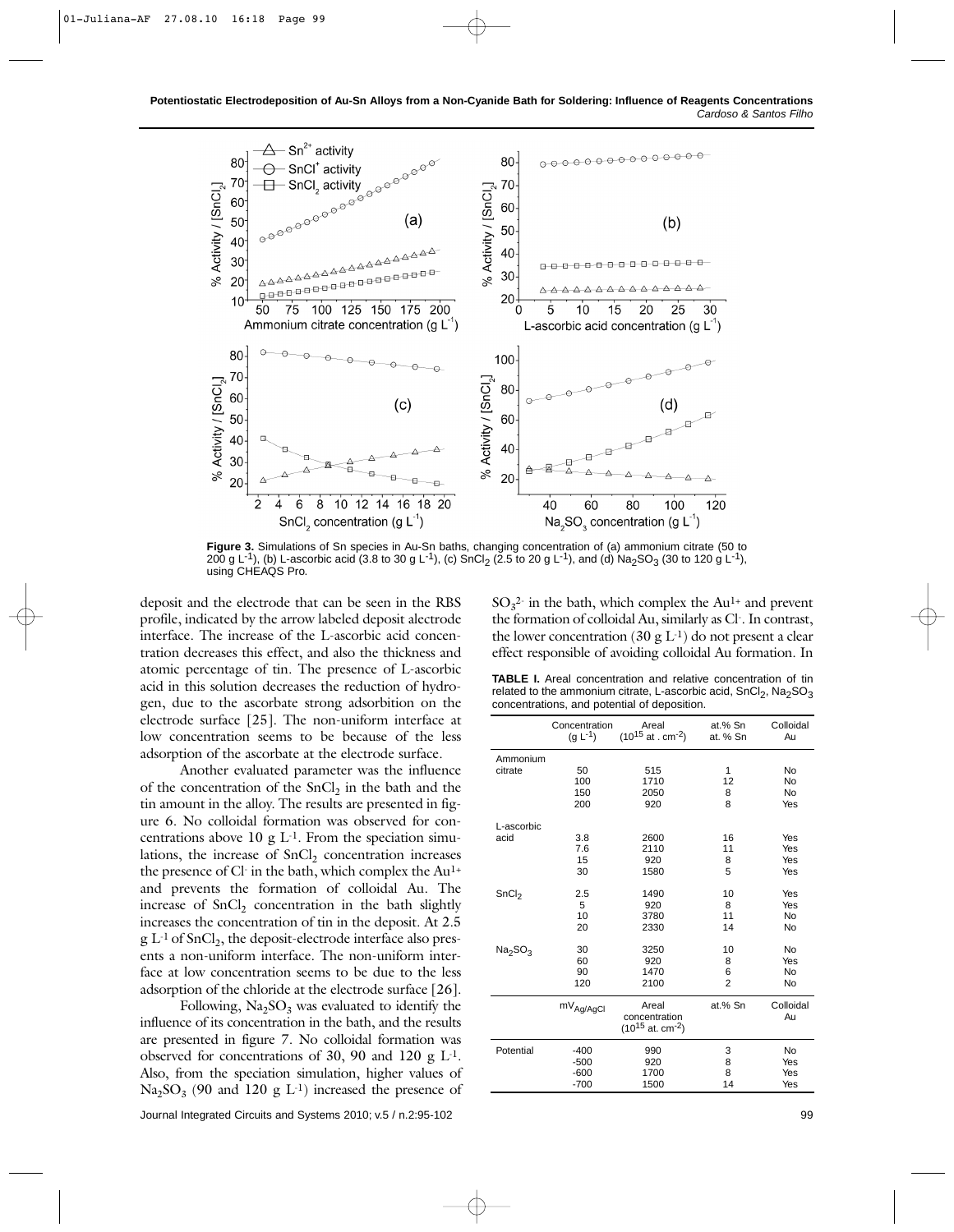**Potentiostatic Electrodeposition of Au-Sn Alloys from a Non-Cyanide Bath for Soldering: Influence of Reagents Concentrations** *Cardoso & Santos Filho*



**Figure 4.** RBS spectra of samples electrodeposited in tin-gold baths containing 200 g L<sup>-1</sup>, 150 g L<sup>-1</sup>, 100 gl<sup>-1</sup> and 50 g L<sup>-1</sup> of ammonium citrate, KAuCl<sub>4</sub> (5 g L<sup>-1</sup>), SnCl<sub>2</sub> (5 g L<sup>-1</sup>), L-ascorbic acid (15 g L<sup>-1</sup>) and Na<sub>2</sub>SO<sub>3</sub> (60 g L<sup>-1</sup>), at –500 mV<sub>Ag/AgCl</sub> during 30 minutes.



**Figure 6.** RBS spectra of samples electrodeposited in tin-gold baths containing 2.5 g L<sup>-1</sup>, 5 g L<sup>-1</sup>, 10 g L<sup>-1</sup> and 20 g L<sup>-1</sup> of SnCl<sub>2</sub> (5 g L<sup>-1</sup>), ammonium citrate (150 g L<sup>-1</sup>), L-ascorbic acid (15 g L<sup>-1</sup>) and Na<sub>2</sub>SO<sub>3</sub> (60 g L<sup>-1</sup>), at -500 mV<sub>Aq/AqCl</sub> during 30 minutes.

this case, simulations showed the lowest ionic strength (Fi) if compared with other concentrations (2.58, 2.77, 2.96, L<sup>-1</sup>, respectively to 30, 60, 90, 120mol L<sup>-1</sup> of Na<sub>2</sub>  $SO<sub>3</sub>$ ), which means decrease in the diffusion of ionic species to the electrode-solution interface. This effect could avoid the formation of colloidal gold, although the deposit became non-uniform and porous. The increase in  $Na<sub>2</sub>SO<sub>3</sub>$  concentration decreases the concentration of tin incorporated at the deposit. This effect should be related to the complexation of  $Sn^{2+}$  by the  $SO_4^2$ <sup>-</sup>, formed due to the oxidation of  $SO_3^2$ , indicated in the following reaction [18]:

 $SO_3^{2+}$  + 2 OH  $\overline{\bullet}$   $SO_4^{2+}$  + H<sub>2</sub>O + 2e<sup>-</sup>, E<sup>0</sup><sub>red</sub> = -0.93 V<sub>H</sub>

The last evaluated parameter was the deposition potential. Considering the cyclic voltammogram of the deposition bath, shown in figure 1, it was defi-



**Figure 5.** RBS spectra of samples electrodeposited in tin-gold<br>baths containing 30 g L<sup>-1</sup>, 15 g L<sup>-1</sup>, 7.6 g L<sup>-1</sup> and 3.8 g L<sup>-1</sup> of Lascorbic acid, KAuCl<sub>4</sub> (5 g L<sup>-1</sup>), ammonium citrate (150 g L<sup>-1</sup>), SnCl<sub>2</sub> (5 g L<sup>-1</sup>) and Na<sub>2</sub>SO<sub>3</sub> (60 g L<sup>-1</sup>), at –500 mV<sub>Ag/AgCl,</sub> during 30 minutes.



**Figure 7.** RBS spectra of samples electrodeposited in tin-gold baths containing 30 g L<sup>-1</sup>, 60 g L<sup>-1</sup>, 90 g L<sup>-1</sup> and 120 g L<sup>-1</sup> of  $Na<sub>2</sub>SO<sub>3</sub>$ , KAuCl<sub>4</sub> (5 g L<sup>-1</sup>), SnCl<sub>2</sub> (5 g L<sup>-1</sup>), ammonium citrate (150 g  $\angle$ -1), and  $\angle$ -ascorbic acid (15 g  $\angle$ -1) at -500 mV<sub>Ag/AgCl</sub> during 30 minutes.

ned potentials in the regions where the deposition occurs. The deposition potentials chosen were –400, –500, –600 and –700 mV<sub>Ag/AgCl</sub>. Then, with the aid of RBS, it was evaluated the thickness and alloy composition of the obtained films for fixed potentials (figure 8). The results are also presented in table I.

Only the depositions at  $-400$  mV<sub>Ag/AgCl</sub> did not result in colloidal Au formation, due to the low current achieved, which means surface limited reaction. The atomic percentage of tin increase with the potential increase, and this is because the lower addition of gold in the deposit and more colloidal gold formation. The deposits obtained in –600 and –700 m $V_{\text{Ag/AgCl}}$  presented a non-uniform interface between the deposit and the electrode that can be seen in the RBS profiles, indicated by arrows labeled Deposit electrode interface.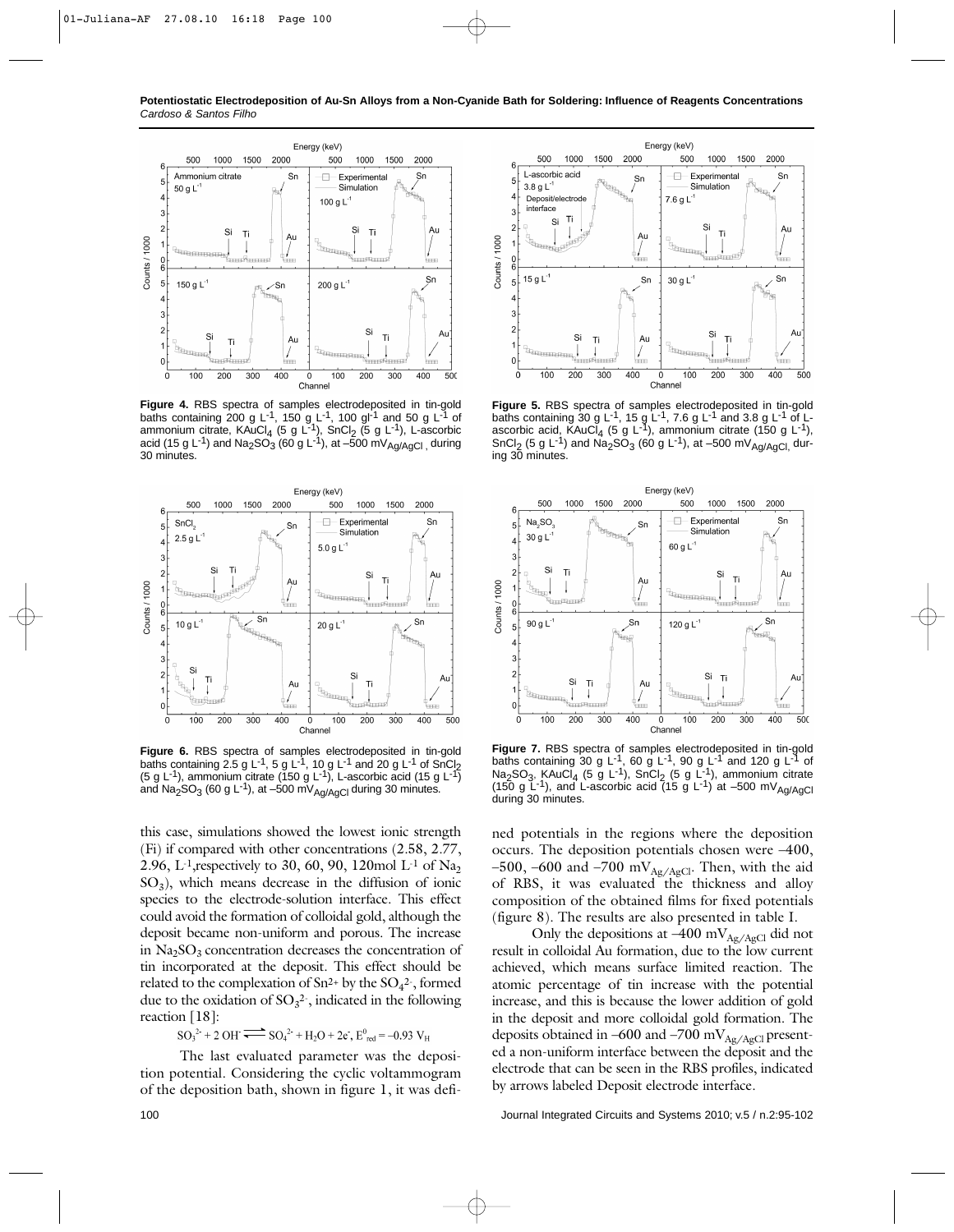

**Figure 8.** RBS spectra of samples electrodeposited at  $-400$  mV<sub>Ag/AgCl</sub>,  $-500$  mV<sub>Ag/AgCl</sub>,  $-600$  mV<sub>Ag/AgCl</sub>, and  $-700$  mV<sub>Ag/AgCl</sub> in tin-gold baths containing KAuCl<sub>4</sub> (5 g L<sup>-1</sup>), SnCl<sub>2</sub> (5 g L<sup>-1</sup>), ammonium citrate (200 g L<sup>-1</sup>), L-ascorbic acid (15 g L<sup>-1</sup>) and Na<sub>2</sub>SO<sub>3</sub> (60 g L<sup>-1</sup>), during 30 minutes.

#### **5. CONCLUSIONS**

We presented the study of a non-cyanide Au-Sn bath to obtain a potentiostatically deposited Au-Sn alloy. The formation of colloidal gold was verified during the cyclic voltammogram and some electrodepositions. The spontaneous reduction of gold was predicted during the simulation of the bath, however, the bath presented good stability during electrodepositions for 50 to 150 g L-1 of ammonium citrate, 10 and 20 g  $L^{-1}$  of SnCl<sub>2</sub>, 30, 90 and 120 g  $L^{-1}$  of  $Na<sub>2</sub>SO<sub>3</sub>$  (deposited at –500 mV<sub>Ag/AgCl</sub>) and deposition potential at –400 mV. L-ascorbic acid concentration, among the values studied, did not prevent colloidal gold formation. The amount of tin incorporated at the deposits obtained are limited between 2 and 16 atomic %. It was possible to change deposits thickness and the percentage of tin incorporated by varying the deposition potential. As a result, potentiostatic electrodeposition of Au-Sn alloys from a non-cyanide bath for soldering were obtained, with best condition (no colloidal formation and highest atomic percentage of tin) for the bath containing 200 g  $L<sup>-1</sup>$  ammonium citrate, 15 g L<sup>-1</sup> L-ascorbic acid, 20 g L<sup>-1</sup> of SnCl<sub>2</sub>, 60 g L<sup>-1</sup> of NaSO<sub>3</sub>, 5 g L<sup>-1</sup> KAuCl<sub>4</sub> electrodeposited at  $-500$  mV $_{Ag/AgCl}$ .

#### **ACKNOWLEDGEMENTS**

We are grateful to FAPESP (proc. 07/01336-1) and CNPq (proc. 140627/2007-3 and 140304/2010-0) for the financial support; to GEM-LME-POLI-USP for the Autolab facility.

#### **REFERENCES**

- [1] J.-W. Yoon, H.-S. Chun, B.-I. Noh et al., "Mechanical reliability of Sn-rich Au–Sn/Ni flip chip solder joints fabricated by sequential electroplating method", *Microelectron. Reliab.*, 48, 2008, 1857-1863.
- [2] K. Suganuma, S.-J. Kim, and K.-S. Kim, "High-Temperature Lead-Free Solders: Properties and Possibilities", *JOM*, 61, 2009, 64-71.
- [3] J. W. R. Teo, G. Y. Li, M. S. Ling et al., "Parametric investigation of laser diode bonding using eutectic AuSn solder", *Thin Solid Films*, 515, 2007, 4340-4343.
- [4] M. W. Beranek, M. Rassaian, C.-H. Tang et al., "Characterization of 63Sn37Pb and 80Au20Sn Solder Sealed Optical Fiber Feedthroughs Subjected to Repetitive Thermal Cycling", *IEEE Trans. Adv. Package*, 24, 2001, 576-585.
- [5] J. W. R. Teo, F. L. Ng, L. S. K. Goi et al., "Microstructure of eutectic 80Au/20Sn solder joint in laser diode package", *Microelectron. Eng.*, 85, 2008, 512-517.
- [6] W. Sun and D. G. Ivey, "Development of an electroplating solution for codepositing Au–Sn alloys", *Mater. Sci. Eng. B*, 65, 1999, 111-122.
- [7] Y. Funaoka, S. Arai and N. Kaneko, "Electrodeposition of Au-Sn Alloy from a Sulfite-Pyrophosphate Bath", *Electrochem*., 72, 2004, 98-102.
- [8] A. He, Q. Liu and D. G. Ivey, "Development of stable, noncyanide solutions for electroplating Au-Sn alloy films", *J. Mater. Sci. - Mater. Electron.*, 17, 2006 , 63-70.
- [9] T. A. Green and S. Roy, "Speciation Analysis of Au(I) Electroplating Baths Containing Sulfite and Thiosulfate", *J. Electrochem. Soc.*, 153, 2006, C157-C163.
- [10]T. Osaka, Y. Okinaka, J. Sasano et al., "Development of new electrolytic and electroless gold plating processes for electronics applications", *Sci. Technol. Adv. Mater.*, 7, 2006, 425- 437.
- [11]J. Lurie, *Handbook of Analytical Chemistry*, Moscow: Mir Publishers, 1975, 283-298.
- [12]J. W. Dini, *Electrodeposition: The Materials Science of Coatings and Substrates*. New Jersey: Noyes Publications, 1993, 195-246.
- [13]A. Fornaro and N. Coichev, "Ácido L-ascórbico: reações de complexação e de óxido-redução com alguns íons metálicos de transição", *Quim. Nova*, 21¸ 1998, 642-650.
- [14] J. C. Sherlock and S. C. Britton, "Complex Formation and Corrosion Rate for Tin in Fruit Acids", *Br. Corr. J.*, 7, 1972, 180-183.
- [15]A. He, Q. Liu and D. G. Ivey, "Electrodeposition of tin: a simple approach", *J. Mater. Sci.: Mater. Electron.*, 19, 2008, 553- 562.
- [16]M. Mayer, *SIMNRA User's Guide Report IPP 9/113*, Max-Planck-Institut für Plasmaphysik, Garching, Germany, 1997.
- [17]W. Verweij, CHEAQS Pro, Netherlands, 2008.
- [18]N. A. Lange, *Handbook of Chemistry*, New York: McGraw-Hill, 1999, 8.17-8.104, 8.124-8.139.
- [19]M. Pourbaix, *Atlas of Electrochemical Equilibria in Aqueous Solutions*, Houston: National Association of Corrosion Engineers, 1974, 399-405, 475-484.
- [20]A. R. Denaro, *Fundamentos de Eletroquímica*, São Paulo: Edgard Blücher, 1974, 32-90.